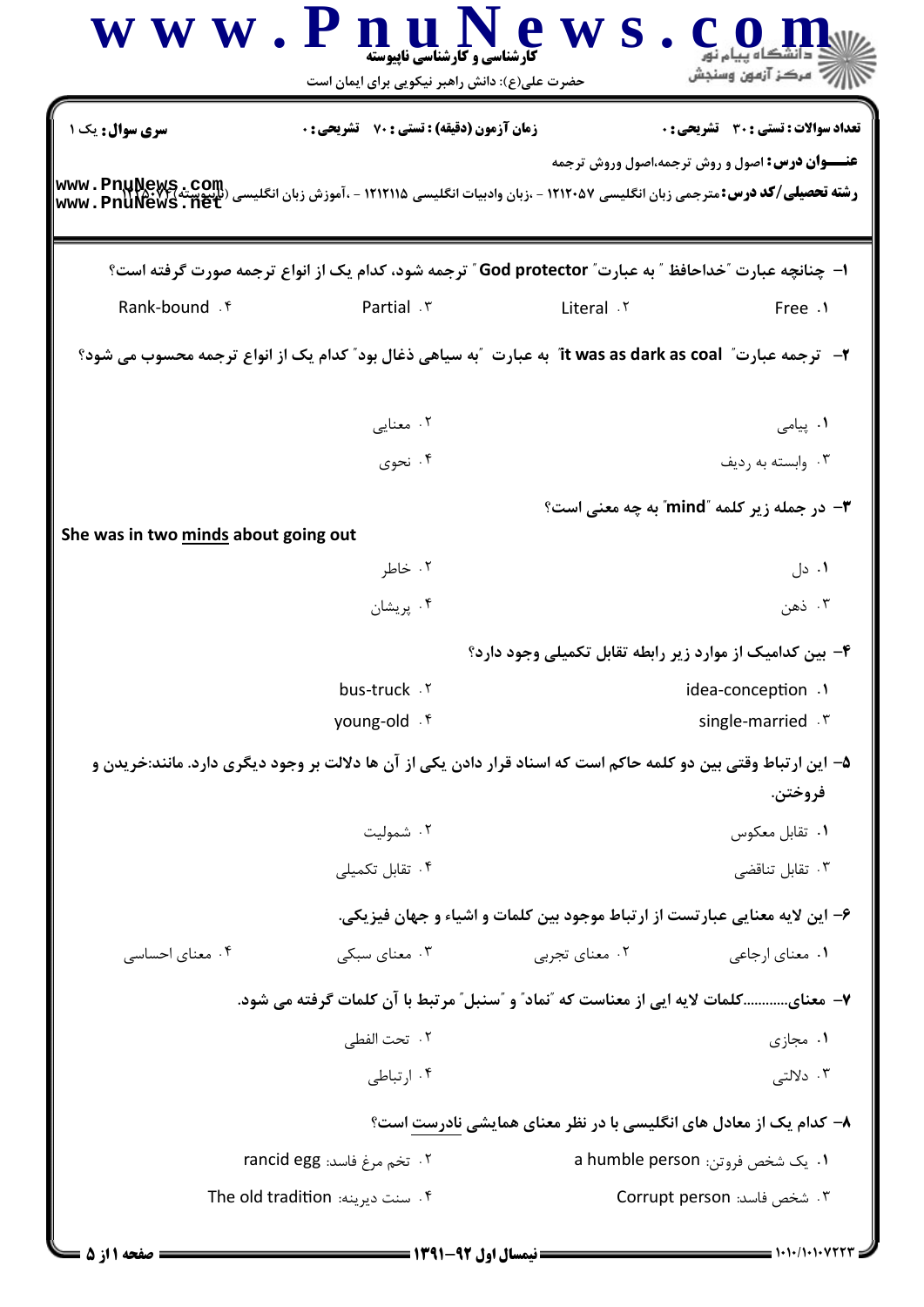| <b>سری سوال : ۱ یک</b>                               | <b>زمان آزمون (دقیقه) : تستی : 70 گشریحی : 0</b>      |                                                                                           | تعداد سوالات : تستى : 30 - تشريحي : 0                 |
|------------------------------------------------------|-------------------------------------------------------|-------------------------------------------------------------------------------------------|-------------------------------------------------------|
|                                                      |                                                       |                                                                                           | <b>عنـــوان درس:</b> اصول و روش ترجمه،اصول وروش ترجمه |
|                                                      |                                                       | یک عناصر واژگانی عبارتست از معنایی که آن عنصر در یک بافت متنی و اجتماعی خاص به خود اختصاص | ۹– معنای<br>مى دهد.                                   |
| ۰۴ بافت آزاد                                         | ۰۳ ارتباطی                                            | ۲. دلالتی                                                                                 | ١. لغت نامه                                           |
| The news made the boy very happy                     |                                                       | ۱۰- عبارت مشخص شده در جمله زیر چه نقشی دارد؟                                              |                                                       |
| ۰۴ متمم $\mathcal{F}$                                | ۰۳ قید                                                | ۰۲ مفعول                                                                                  | ۰۱ فاعل                                               |
| The man who arrived last night was my friend         |                                                       | 11- نقش عبارت مشخص شده در جمله زیر کدام است؟                                              |                                                       |
|                                                      | ۰۲ قید                                                |                                                                                           | ۱. متمم                                               |
|                                                      | ۰۴ پیش معرف                                           |                                                                                           | ۰۳ پس معرف                                            |
|                                                      |                                                       | <b>۱۲- قسمت مشخص شده در جمله زیرچه نقشی دارد؟</b>                                         |                                                       |
| Teachers should always speak in the second language  | ۰۲ عبارت توصیفی                                       |                                                                                           | ۰۱ متمم                                               |
|                                                      | ۰۴ عنصر قیدی                                          |                                                                                           | ۰۳ گروه اسمی                                          |
|                                                      |                                                       | ۱۳– این لایه معنایی از آرایش عناصر (موضوع-خبر)جمله ناشی می شود.                           |                                                       |
|                                                      | ۰۲ معنای متنبی                                        |                                                                                           | ۰۱ معنای بین شخصی                                     |
|                                                      | ۰۴ معنای رسمی                                         |                                                                                           | ۰۳ معنای ارجاعی                                       |
|                                                      |                                                       | <b>۱۴</b> - فاعل مشخص شده در جمله زیراز کدام نوع است؟                                     |                                                       |
| This apple, I was given by my mother                 |                                                       |                                                                                           |                                                       |
| ۰۴ روان شناختی                                       | ۰۳ دستوری                                             | ۰۲ منطقی                                                                                  | ۰۱ ارجاعی                                             |
| An individual human existence should be like a river |                                                       | ۱۵- کدام ترجمه برای عبارت داده شده ًمناسب است؟                                            |                                                       |
|                                                      | ٠٢ انسان نيز مانند رودخانه جارى است                   | ۰۱ زندگی هر انسانی باید همچون رودخانه ای باشد                                             |                                                       |
|                                                      | ۰۴ زندگی هر انسانی می تواند همچون رودخانه پر بار باشد | ۰۳ زندگی انسان تحت تأثیر رودخانه تغییر می کند                                             |                                                       |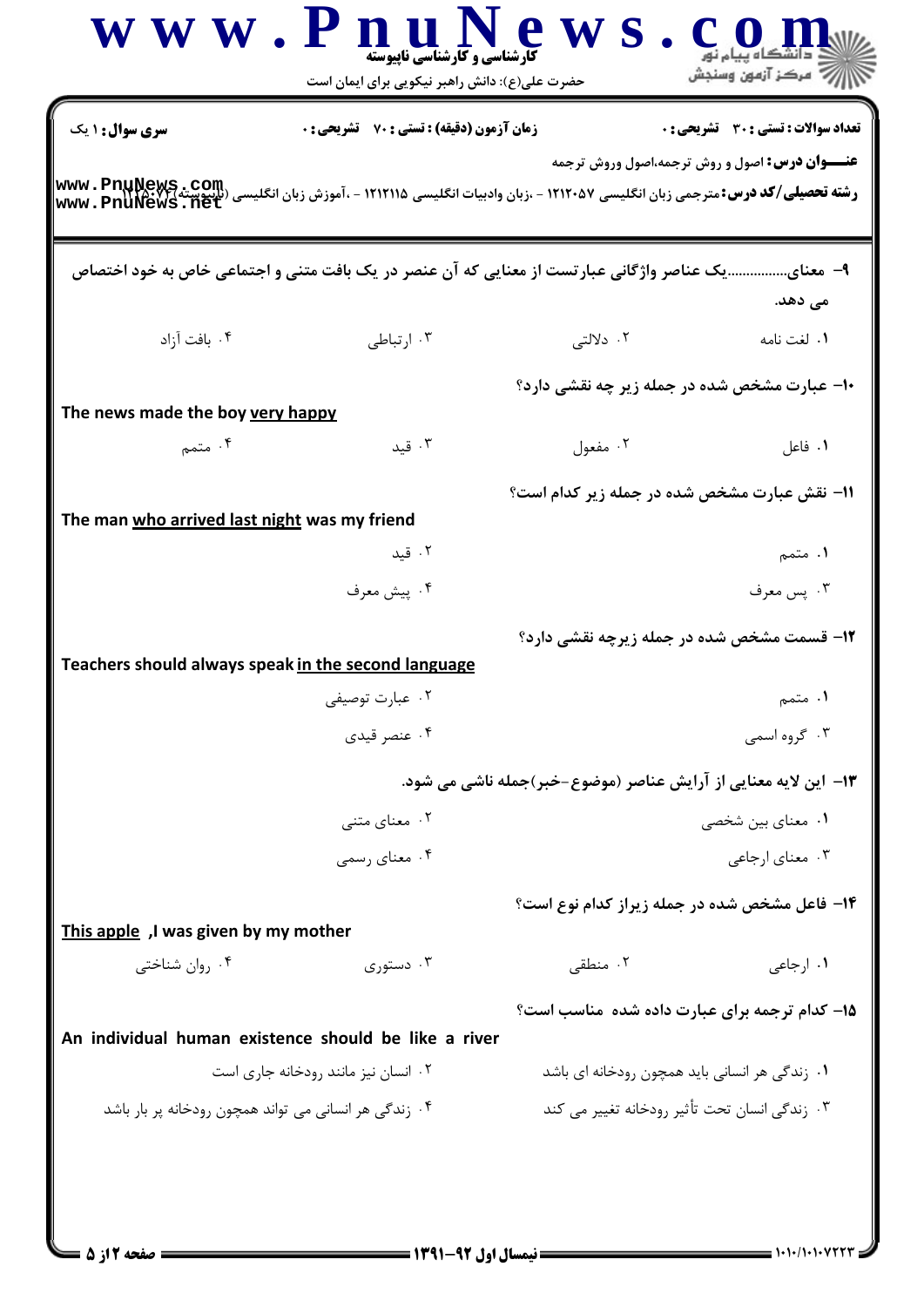| WWW.                                         | n u<br><b>کارشناسی و کارشناسی ناپیوسته</b><br>حضرت علی(ع): دانش راهبر نیکویی برای ایمان است                         | e w                                                    | رآ مرڪز آزمون وسنڊش                                   |
|----------------------------------------------|---------------------------------------------------------------------------------------------------------------------|--------------------------------------------------------|-------------------------------------------------------|
| <b>سری سوال :</b> ۱ یک                       | <b>زمان آزمون (دقیقه) : تستی : 70 ٪ تشریحی : 0</b>                                                                  |                                                        | تعداد سوالات : تستى : 30 - تشريحي : 0                 |
| www.PnuNews.net                              |                                                                                                                     |                                                        | <b>عنـــوان درس:</b> اصول و روش ترجمه،اصول وروش ترجمه |
|                                              |                                                                                                                     | ۱۶– بهترین معادل فارسی برای عبارت داده شده کدام است؟   |                                                       |
| The child knocked his head against the table |                                                                                                                     |                                                        |                                                       |
|                                              | ۰۲ بچه سرش به میز خورد                                                                                              |                                                        | ٠١. بچه سرش را به ميز كوبيد                           |
| ۰۴ بچه سرش با میز برخورد کرد                 |                                                                                                                     |                                                        | ۰۳ بچه با سر به میز خورد                              |
|                                              | ۱۷-  معمولاً به مجموعه ایی اطلاق می شود که منعکس کننده میزان آشنایی و صمیمیت متکلم با مخاطب خود است.                |                                                        |                                                       |
|                                              | ۰۲ نمود                                                                                                             |                                                        | ٠١ سياق                                               |
|                                              | ۰۴ لهجه شخصی                                                                                                        |                                                        | $\mathcal{F}$ . سبک                                   |
|                                              | The government is continuing its struggle against inflation                                                         | ۱۸- مناسب ترین ترجمه برای عبارت داده شده است کدام است؟ |                                                       |
|                                              |                                                                                                                     |                                                        | ۰۱ دولت به مبارزه خود با تورم ادامه می دهد            |
|                                              |                                                                                                                     |                                                        | ۰۲ دولت تلاش می کند که تورم را به زانو در آورد        |
|                                              |                                                                                                                     |                                                        | ۰۳ دولت برای مهار تورم برنامه دارد                    |
|                                              |                                                                                                                     |                                                        | ۰۴ دولت می تواند تورم را ریشه کن کند                  |
|                                              | ۱۹- در لغت نامه های  انواع کلمه های موجود در زبان بر اساس حوزه های معنایی و شباهت ها و تفاوت های معنایی             |                                                        |                                                       |
|                                              |                                                                                                                     |                                                        | دسته بندی می شوند.                                    |
|                                              | ۰۲ يک زبانه                                                                                                         |                                                        | ۰۱ موضوعی                                             |
|                                              | ۰۴ تخصصی                                                                                                            |                                                        | ۰۳ دو زبانه                                           |
|                                              | +۲- دركدام یک از انواع متون، مترجم نه تنها باید به محتوا و معنا توجه داشته باشد، بلکه باید صورت کلام و نحوه بیان آن |                                                        |                                                       |
|                                              |                                                                                                                     |                                                        | محتوا را نیز در متن ترجمه منعکس سازد؟                 |
|                                              | ۰۲ متون ادبی                                                                                                        |                                                        | ۰۱ متون ورزشي                                         |
|                                              | ۰۴ تخصصی                                                                                                            |                                                        | ۰۳ دو زبانه                                           |
|                                              |                                                                                                                     |                                                        | <b>۲۱- ابهام جمله زیر از کدام نوع است</b> ؟           |
| The captain corrected the list               |                                                                                                                     |                                                        |                                                       |
| ۰۴ نحوی                                      | تقشى . $\mathfrak{r}$                                                                                               | ۰۲ ساختاری                                             | ۰۱ لغوی                                               |
|                                              |                                                                                                                     |                                                        |                                                       |
|                                              |                                                                                                                     |                                                        |                                                       |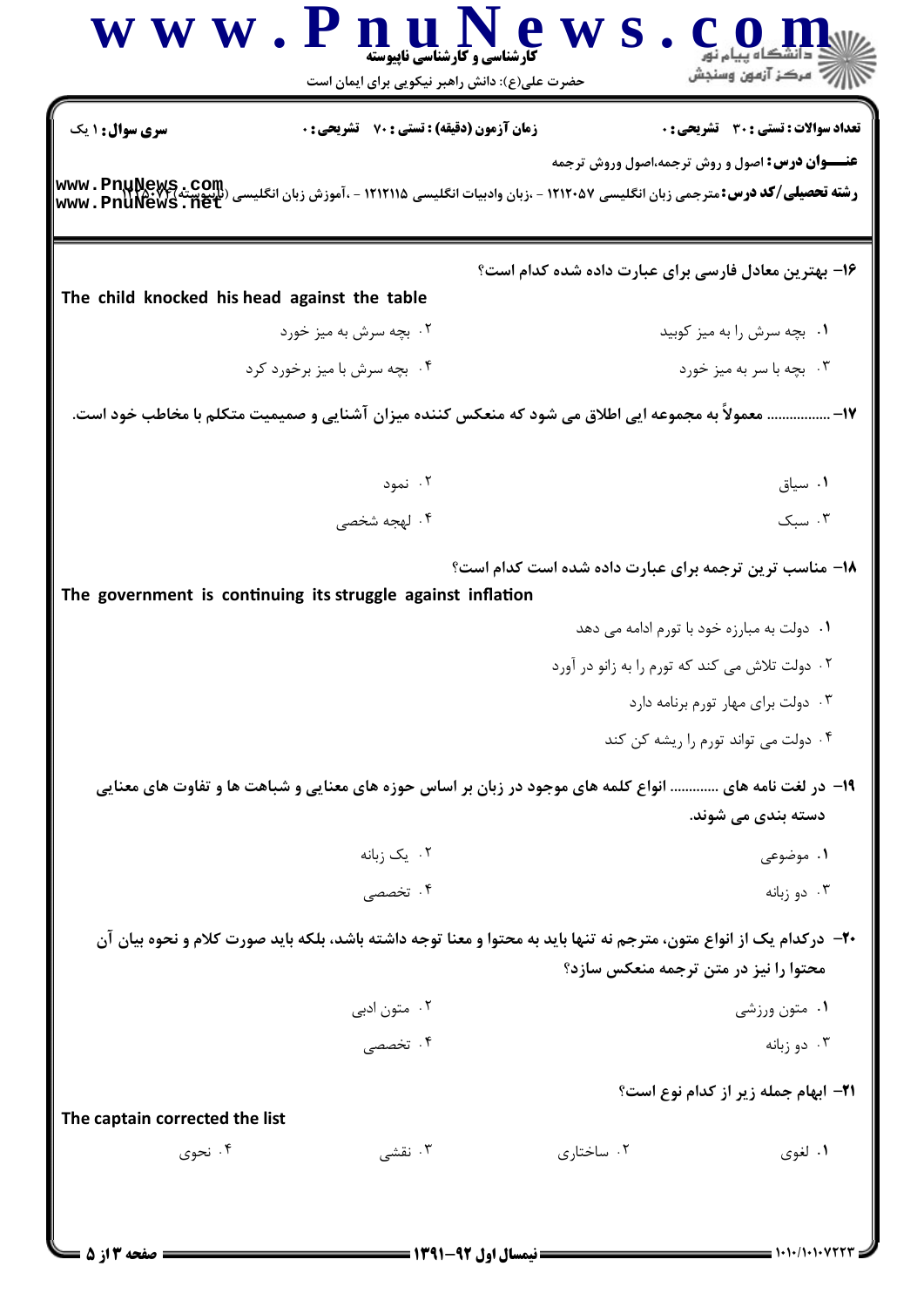|                                  | حضرت علی(ع): دانش راهبر نیکویی برای ایمان است                                          | ج آ مرڪز آزمون وسنڊش                                                                                                             |
|----------------------------------|----------------------------------------------------------------------------------------|----------------------------------------------------------------------------------------------------------------------------------|
| <b>سری سوال :</b> ۱ یک           | <b>زمان آزمون (دقیقه) : تستی : 70 گشریحی : 0</b>                                       | تعداد سوالات : تستى : 30 - تشريحي : 0                                                                                            |
| www.PnuNews.net                  |                                                                                        | <b>عنـــوان درس:</b> اصول و روش ترجمه،اصول وروش ترجمه                                                                            |
|                                  |                                                                                        | <b>۲۲- کدامیک از اختصارات زیر درست ترجمه شده است؟</b>                                                                            |
|                                  | ٢. ساف:NATO                                                                            | ۰۱ جامعه اقتصادي اروپا: EEC                                                                                                      |
|                                  | ۰۴ سازمان ملل:OPEC                                                                     | ۰۳ ایالات متحده:PLO                                                                                                              |
|                                  | ۲۳- در ترجمه عناوین مقالات روزنامه مترجم باید به سه اصل توجه کند که این سه عبارتند از: | ۱-در ک معنا و مفهوم عناوین ۲-رعایت اصل اختصار و ۳                                                                                |
|                                  | ۰۲ رعایت جاذبه متنی                                                                    | ٠١. رعايت سبك                                                                                                                    |
|                                  | ۰۴ رعایت اصل یکنواختی                                                                  | ۰۳ رعایت اصل واژه سازی                                                                                                           |
|                                  |                                                                                        | ۲۴- بهترین ترجمه برای قسمت مشخص شده درعبارت مقابل کدام است :<br>That forced them" To sign loyalty oaths"<br>۰۱ پیمان دوستی بستند |
|                                  |                                                                                        | ۰۲ پیمان به امضاء برساندند                                                                                                       |
|                                  |                                                                                        | ۰۳ سوگند همکاری خوردند                                                                                                           |
|                                  |                                                                                        | ۰۴ سوگند وفاداری امضاء کنند                                                                                                      |
|                                  |                                                                                        | <b>۲۵- معادل عبارت مشخص شده در جمله زیر کدام است؟</b>                                                                            |
|                                  | Society before the Industrial revilution was not static                                |                                                                                                                                  |
| ۰۴ تحول تجاری                    | ۰۳ تحول صنعتی<br>۰۲ انقلاب صنعتی                                                       | ٠١. انقلاب تجاري                                                                                                                 |
| Archery did not begin as a sport |                                                                                        | ۲۶- بهترین معادل برای کلمه مشخص شده در عبارت زیر کدام است؟                                                                       |
|                                  | ۰۲ پرتاب                                                                               | ۰۱ پیاده وری                                                                                                                     |
|                                  | ۰۴ شمشیر بازی                                                                          | ۰۳ تیر اندازی                                                                                                                    |
|                                  | The firm "recognized" Tom's outstanding work by giving him an extra bonus              | <b>۲۷</b> - بهترین معادل برای کلمه مشخص شده در جمله زیر کدام است؟                                                                |
|                                  | ۰۲ به رسمیت شناختند                                                                    | ۰۱ شناختند                                                                                                                       |
|                                  | ۰۴ قدردانی کردند                                                                       | ۰۳ قبول کردند                                                                                                                    |